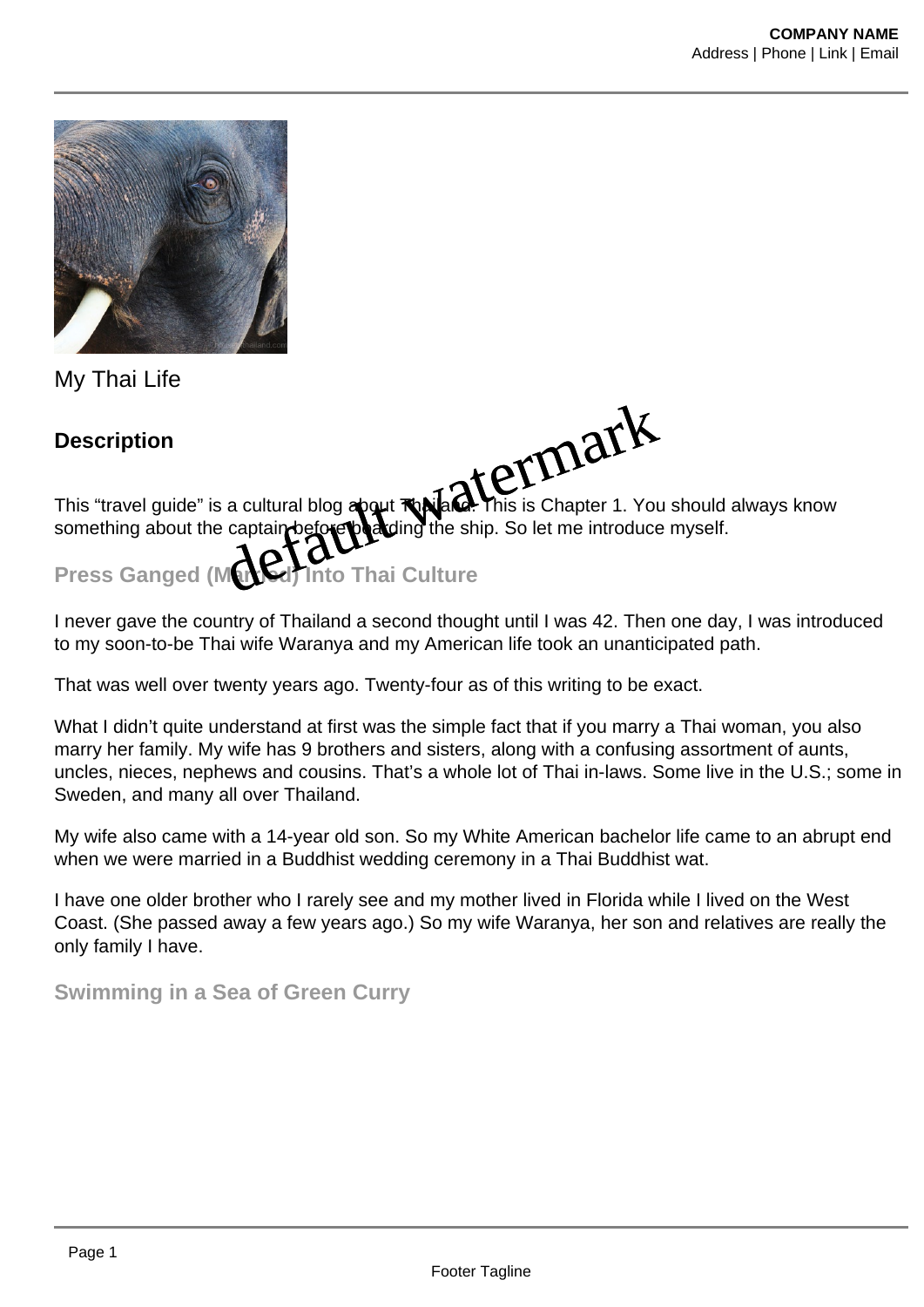

My wife Waranya and I getting married in a Thai Buddhist ceremony. Little did I understand then how

Mexicans have a wonderful phrase: "Una mosca en la leche". A fly in the milk. They use it to describe themselves living in White culture in the U.S.

I think of myself as "swimming in a sea of green curry" to describe my life as a White American living within Thai culture, whether in Thailand or the U.S.

Since my marriage to Waranya, I have breathed Thai culture 24/7 regardless of whether I'm in our home in Thailand or Los Angeles . Thai is commonly spoken at home. I eat more Thai food (northern Thai food) than farang food. Thai etiquette rules daily life-Don't point with your feet! And while I'm not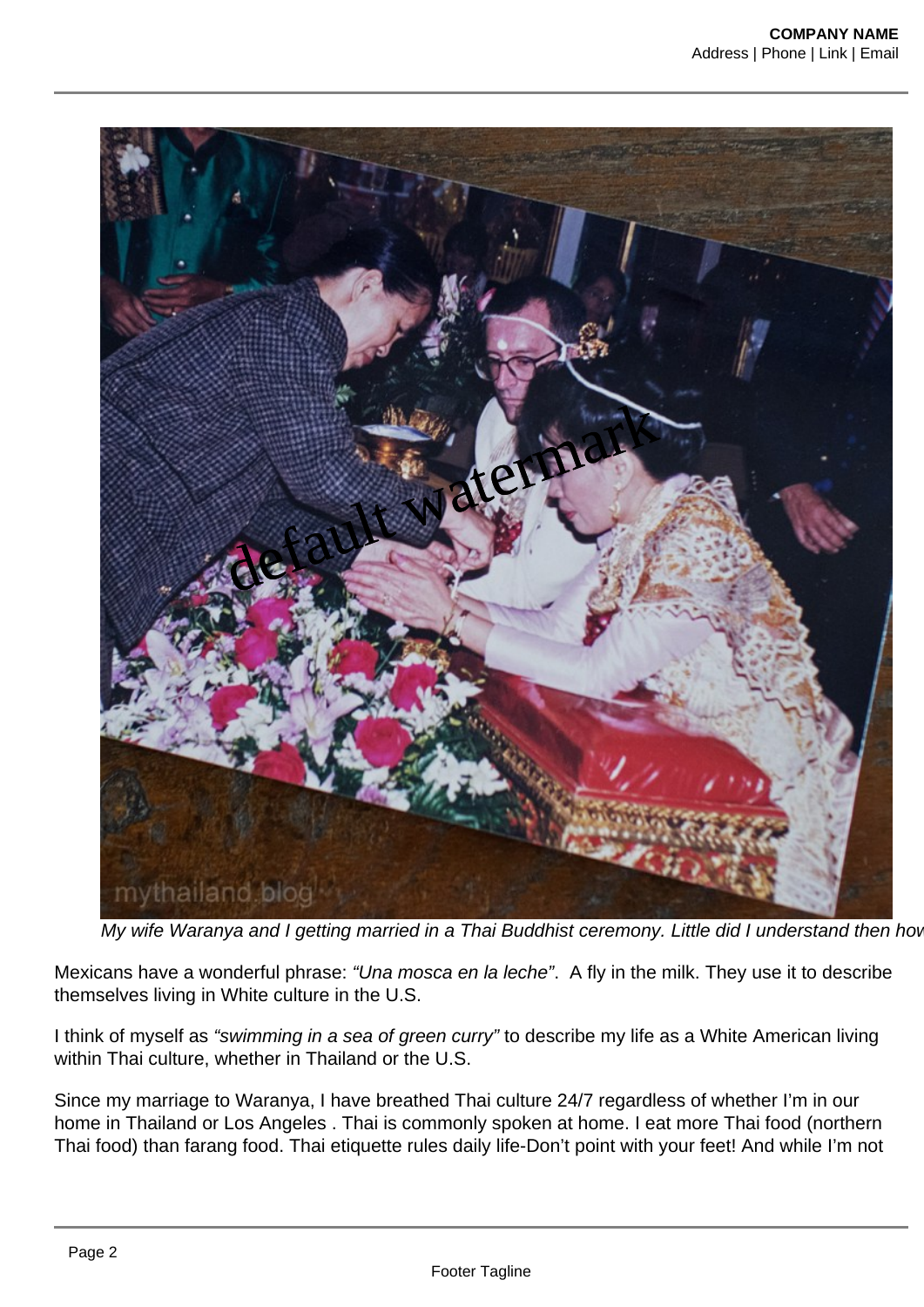religious, I do often accompany my wife and Thai family to Buddhist ceremonies either in Thailand or the U.S.

At our Buddhist wedding (I didn't understand a word of what was being chanted during the ceremony because I don't speak Sanskrit.), inside an ornate wat with 9 monks chanting, my mother's eyes were big as saucers. I'm sure she had hopes that I'd marry a White, docile mid-western girl. But at the age of 44, she was probably just relieved I was getting married.

And so I dived head-first into a sea of Thai green curry. Sink or swim. I swam.

## A Rural Thai Life

My wife was born and raised in Lamphun Province. It's about 40 kilometers from Chiang Mai in Northern Thailand in what was once the Lanna Kingdom. We live in the **plot analy home built of teak** and laterite.

Yes, I've been to Bangkok countless times (probably at least 60-70 times over the years), but what I know best is rural Thailand, especially the north and Esaan (northeastern Thailand). I know the people, the food, the traditions, the Buddhism and moral values of rural Thais. (You may be interested in my post: [Thai People: A Deep Psychological Profile](https://mythailand.blog/2018/01/29/thai-people-a-deep-psychological-profile/)) Id raised in Lamphun Province. It's about 40 kilometers from what was once the Lanna Kingdom. We live in the **properties** from what was once the Lanna Kingdom. We live in the **properties** magkok countless times (probably a

House of Thailand

Waranya and I started a Thai import business called House of Thailand years ago. (I'm now retired.) We primarily sold Thai pillows and traditional Siamese apparel such as fisherman pants, pantaloons, harem pants and sarongs.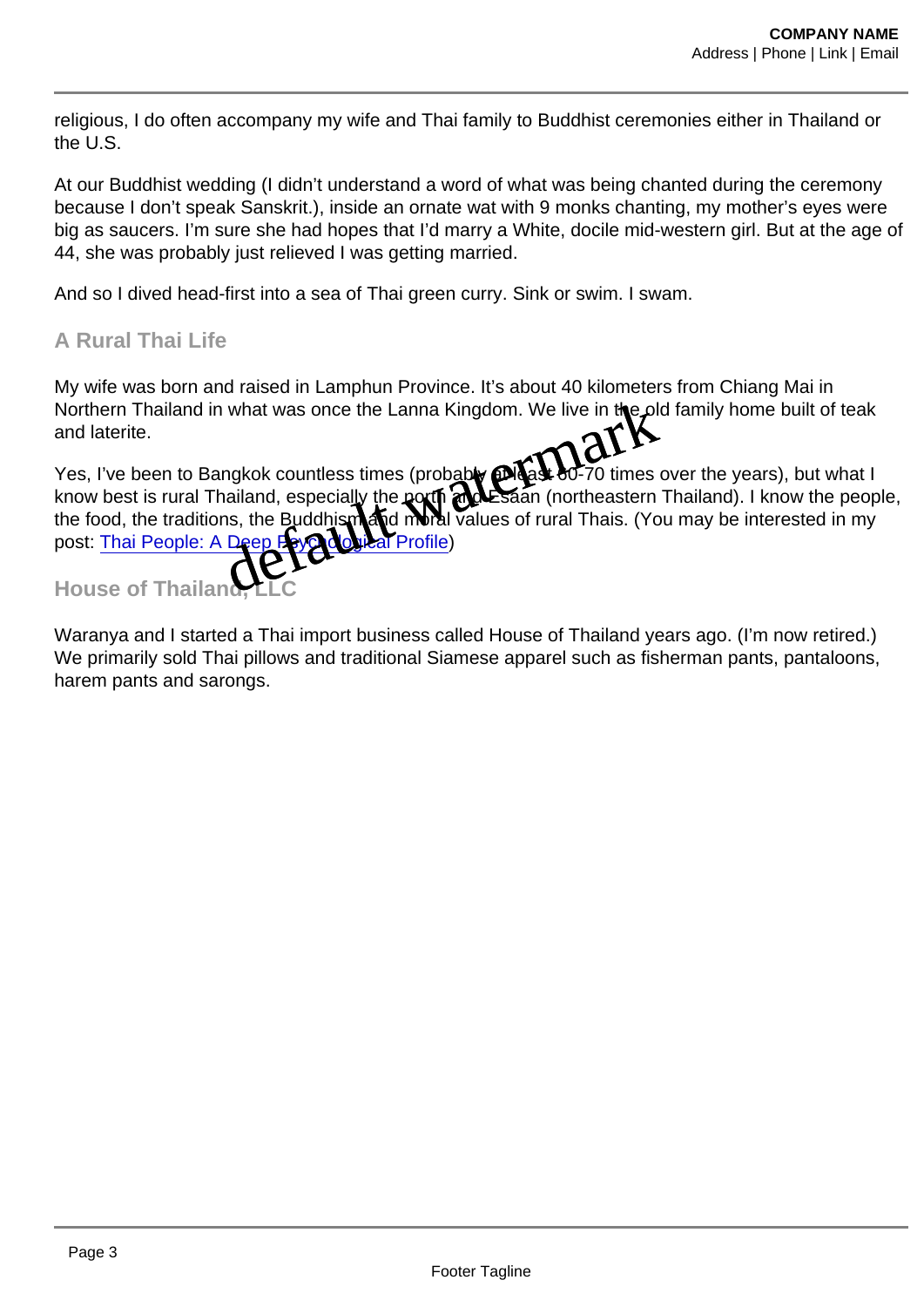default watermark

Here's some of the Thai pillows our business made. Fabrics are the key to making great Thai pillows.

Our business made me an expert of Thai pillows and especially Thai fabrics. Our Thai pillows were made in rural Esaan and the Pillow Makers became close friends of my wife and I. I worked alongside Thais and learned their habits and ethics.

Year after year, I would travel the lonely roads of rural Thailand searching for silk and cotton fabrics to make pillows and apparel. I watched countless weavers producing incredibly sophisticated fabrics on their old wooden looms. Slowly, but surely, I became an expert about Thai fabrics, especially Thai silk. (See my blog posts: [A Vagabond to Essan](https://mythailand.blog/2016/06/12/a-vagabond-to-isaan/) and [Confessions of an International Thai Pillow Dealer\)](https://mythailand.blog/2016/11/22/thai-pillows/)